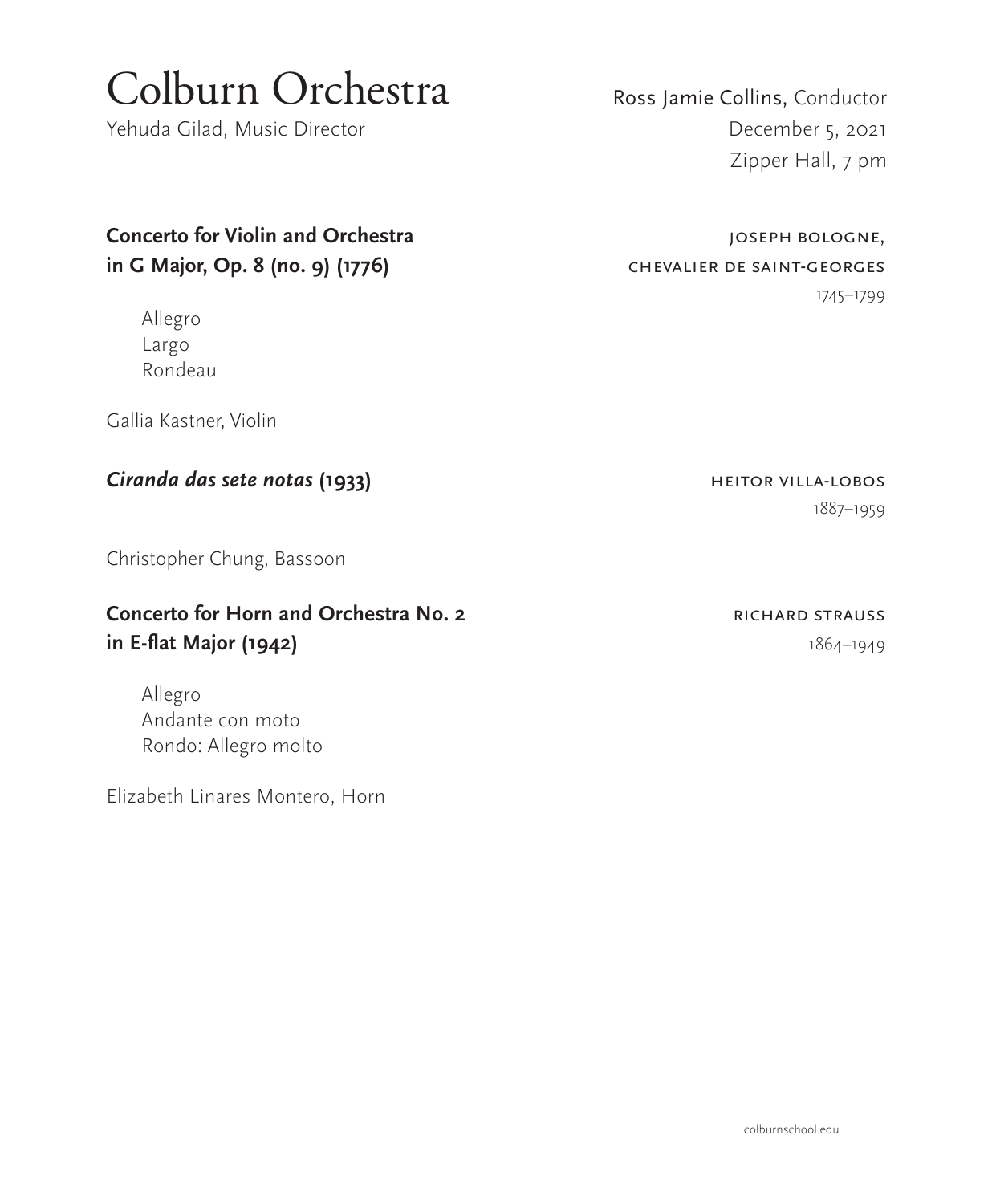## **Featured Artist**

### Ross Jamie Collins, Conductor

Ross Jamie Collins is a Finnish-British conductor and is a member of the inaugural class of Salonen Fellows in the Negaunee Conducting Program at the Colburn School. Previously a student of Jorma Panula at the Panula Academy in Finland, Mr. Collins began his studies with Esa-Pekka Salonen at the Colburn Conservatory in 2019. In 2018 he was awarded Third Prize in the VII International Jorma Panula Conducting Competition, and in 2019 he made his debuts with the South Denmark Philharmonic and the Kirkkonummi Chamber Orchestra. Born in 2001 in Nottingham, United Kingdom, Mr. Collins has been living



in Helsinki, Finland since 2008 where he began conducting studies at the age of 14 with Klaus Mäkelä. In 2017 he founded his own orchestra, Symphony Orchestra ROSSO, and conducted a full symphony concert at the age of 15.

In the 2021-22 concert season, Mr. Collins will make his conducting debut with the Philharmonia Orchestra, alongside violinist Randall Goosby in music of Mendelssohn, Nielsen, and Sibelius. He will also make his debut with the Turku Philharmonic, Finland's oldest orchestra, where he will be leading them alongside the classic British animated film The Snowman. Supported by a scholarship from the Finnish Cultural Foundation, Mr. Collins has participated in numerous international conducting master classes. He has had experience conducting the Kuopio Symphony Orchestra, Vaasa City Orchestra, Sinfonietta Cracovia, MAV Symphony Orchestra, Bohuslav Martinů Philharmonic Orchestra, Lappeenranta City Orchestra, St. Michel Strings, and the Camerata Antonio Soler. Mr. Collins is the former assistant conductor of the Lauttasaari Symphony Orchestra.

As a student of Esa-Pekka Salonen, Mr. Collins has travelled and assisted Maestro Salonen at the Philharmonia Orchestra, NDR Elbphilharmonie Orchester, Helsinki Philharmonic Orchestra, Orchestre de Paris, Houston Symphony Orchestra, Philadelphia Orchestra, and the San Francisco Symphony. He has also had the opportunity to work closely alongside Edo de Waart, James Conlon, Ludovic Morlot, Rossen Milanov, Peter Oundjian, and Ray Chen and has conducted both the Colburn Orchestra and the Colburn Academy Virtuosi.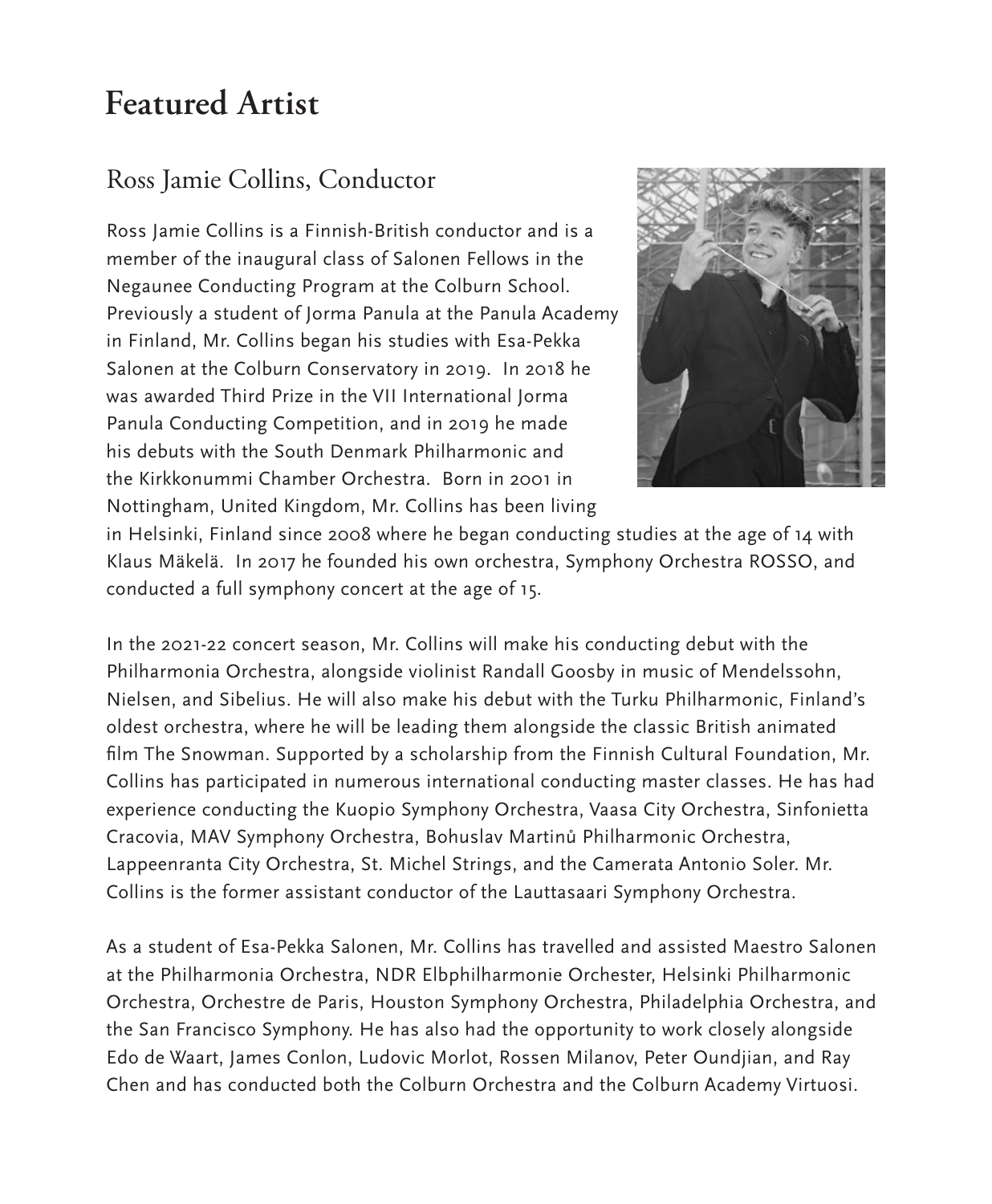# **Soloist Biographies**

### **Gallia Kastner, Violin**

Gallia Kastner is a Master of Music candidate at the Colburn Conservatory of Music in Los Angeles where she studies with Robert Lipsett. She is the concertmaster of the American Youth Symphony and has won prizes locally, nationally, and internationally. She has performed with the Chicago Symphony Orchestra, the Cleveland Symphony Orchestra, the Colburn Orchestra, the American Youth Symphony, the Aspen Conducting Academy Orchestra, and many more. She was part of the Zelter String Quartet that won the Gold prize in the Chesapeake International Chamber Music Competition and Quartet Lumiére that won first prize in the Junior Division of the Fischoff National Chamber Music Competition in 2013. Kastner performs on an 1843 Giovanni Francesco Pressenda Violin on generous loan from the Mandell Collection of Southern California.

### **Christopher Chung, Bassoon**

Born in New York City in 1999, Christopher Chung began playing bassoon at the age of 15 and entered his formal studies at the Colburn Conservatory of Music two years later. He has appeared at Music from Angel Fire and the Round Top Festival Institute, and in 2019, was engaged with the Minnesota Orchestra as a member of the Cuban-American Youth Orchestra's inaugural tour and arts-diplomacy initiative. He is an alumnus of the National Youth Orchestra of the United States. As a soloist, he has appeared with the Colburn Orchestra, the Colburn Baroque Ensemble, and the Kontrapunktus Baroque Orchestra. His principal teachers include Richard Beene and Laura Najarian. When Mr. Chung is not performing or making reeds, he enjoys documentary photography, chess puzzles, and contemporary literature. Christopher is a Bachelor of Music candidate at the Colburn Conservatory of Music where he studies with Richard Beene.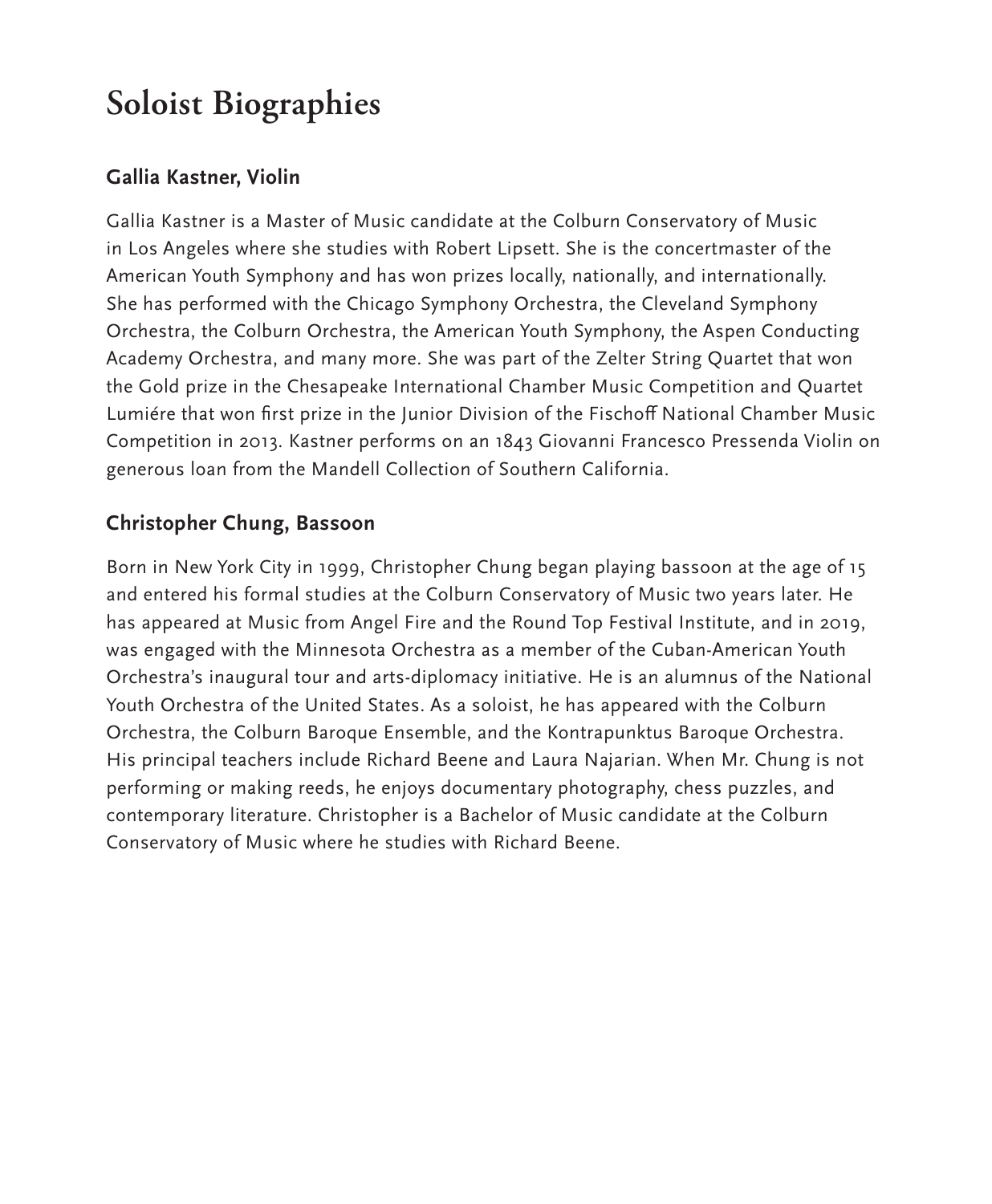### **Elizabeth Linares Montero, Horn**

Elizabeth Linares Montero is a Venezuelan horn player pursuing her Master of Music degree at the Colburn Conservatory of Music, where she is a student of Andrew Bain. She began her studies in the El Sistema program and played in the Symphonic Youth Orchestra of Caracas. She gained more orchestral experience with ensembles including the Simon Bolivar Symphony Orchestra, Deutsche Staatsphilarmonie Rheinland Pfalz, Badische Staatskapelle Karlsruhe, and the Los Angeles Philharmonic. She has played under the batons of Gustavo Dudamel, Sir Simon Rattle, Valery Gergiev, and Esa-Pekka Salonen. Ms. Linares earned her bachelor's degree from the University of Music Karlsruhe where she studied with Prof. Will Sanders.